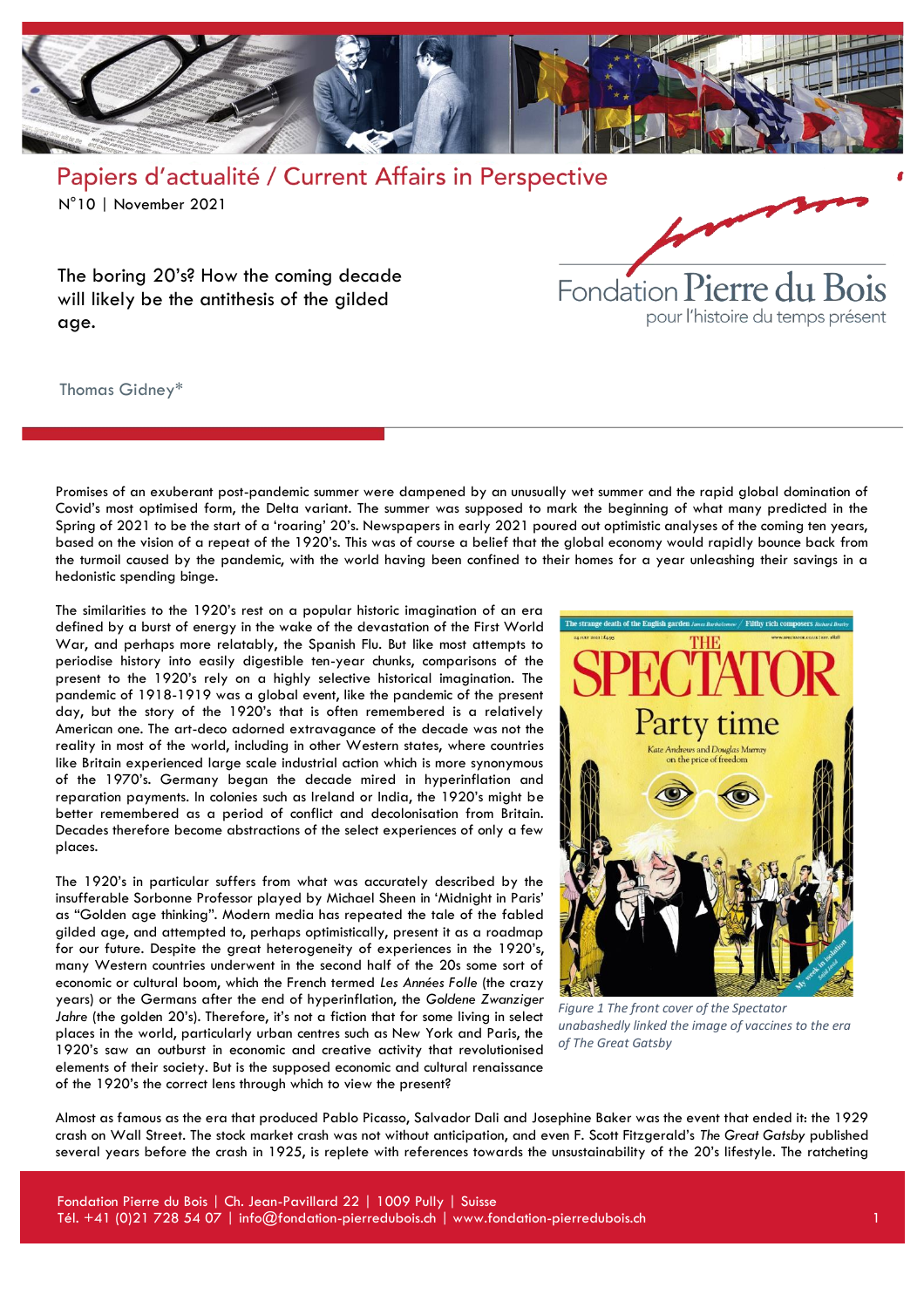

# Papiers d'actualité / Current Affairs in Perspective

N°10 | November 2021

climax to the crash in the United States saw the price of shares increase 1000% over a decade, as an increasing number of Americans participated in a frenzy to get rich quick. Underlying this boom were relatively low interest rates by the standard of the day, at about 4-5% throughout the decade, although they were significantly higher than the 0.25% in the United States (as well as negative interest rates in Switzerland!). Despite the growing participation of Americans in the stock market, the 1920's was an era characterised by a growing chasm of income and wealth inequality, and the consolidation of American business around a core aristocracy of holding companies, in spite of the anti-trust laws of the 1910's.

The high inequality and low interest rates of the 1920's may seem like a commonality with our present day. However, we enter the 2020's now with two recent significant market crashes, including the 2008 sub-prime mortgage crisis and the March 2020 panic over Covid, with a third potentially in the making in China. Chronologically therefore, we've started the 2020's in perhaps the opposite fashion to a century ago. The result of the pandemic in particular means that we are living in an era of massive government intervention, with many states mobilising trillions of dollars towards reconstruction, which will certainly mean tax rises. Where the burden of this tax will fall is still being debated, as shown in the UK where the decision to raise National Insurance hits many low wage earners hardest.<sup>1</sup> Efforts by over 130 governments to enforce a global minimum corporation tax reveals the winds of change towards the tolerance of global tax havens.<sup>2</sup> Many Western governments in the 1920's were also nursing large deficits, largely from the ruinous result of the First World War. However, nowadays following several decades of low regulation regimes since the 1980's, there is little ideological appetite to continue down this route.

The 2020's have already seen greater investment into an array of new financial products, from a growing array of cryptocurrencies to 'non-fungible tokens' have shaken up the financial world, whilst the more traditional stock market and housing markets have boomed since the crash in March 2020. Both crypto, the stock and housing markets have seen intense volatility since March's crash. In the last year Bitcoin, the flagship of cryptocurrencies, ranged in value from \$9600 to over \$58,000, whilst newcomers like Dogecoin, initially a joke currency, leapt from insignificance before being rocketed 'to the moon'. In turn, some states such as El Salvador have embraced crypto as legal tender, whilst others such as China have attempted to quash them completely.<sup>3</sup> We live in a vastly more complex financial world than in the 1920's yet the promise of quick money through capital gains has been particularly alluring to many as of late.

Although much of the world was still experiencing periodic lockdowns from March 2020 onwards, the stock market thrived, a potential herald of a new roaring 2020's. That was until September this year, where Evergrande, a Chinese construction giant saddled with considerable debt, failed to repay interest payments, leading to a panic in China's stock market, with global repercussions. It's unclear what the Evergrande debacle means for China in the long run, which had a serious financial bubble burst in 2015, but quickly recovered. But the centrality of China's role in the world economy means that financial crises emerging from China are likely to have increasingly global knock on effects.

#### **Geopolitics**

It is in China that again we find that the analogy of the 1920's comes short. Whereas the 1920's was in the wake of a cataclysmic conflict that led to the creation of new inter-state organisations to reduce armaments, the current decade will more likely be marked by growing defence budgets, as frictions mount between the United States and China. The Thucydidean trap which many pundits warned of is reflected in the rapid relocation of American defence interests away from its traditional rival Russia to the South China sea.<sup>4</sup>

China's growing predominance to the position as a rival to the United States is yet another example of a complete reversal of the 1920's. The China of that era was characterised by Warlordism, civil war, and the inability to overturn the dominance of colonial powers in its port cities. Today's China is the world's largest economy in purchasing power parity, having gone through the largest economic expansion in human history within a few decades. China's rise to predominance has certainly been one of the greatest role reversals of the last century, upsetting the unipolar world system enjoyed by the United States since the 1990's.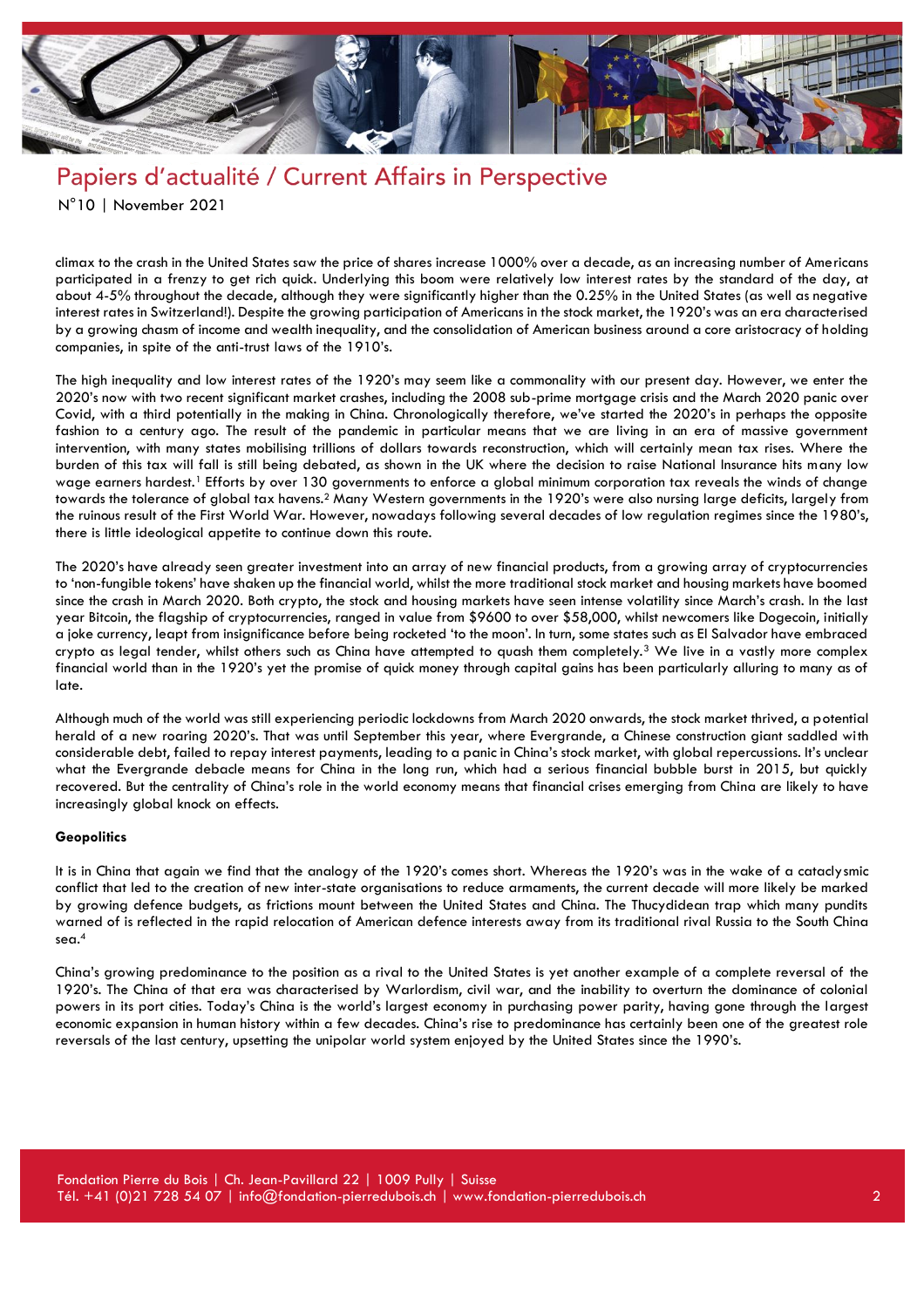

CHINA, 1900 - 1949 WARLORDS, 1925

*Figure 2. A map of China in 1925 showing the division of the country under different warlords (attribution to USMA and Wikimedia)*

This challenge to American supremacy has been met by a rapid redeployment of forces from Eastern Europe to the Western Pacific. This shift in strategic interests has been well embodied in the recent Aukus alliance between Australia, the UK, and the US. A crucial part of this agreement is a weapons contract that relies on Australian reneging on a €31 billion contract with France for submarines, in favour of American nuclear-powered ones. The decision to outfit Australia with a top-tier weapons system which only the five permanent United Nations Security Council states and India currently utilise is clearly intended to counter China's influence in the South Pacific. But the agreement, which understandably outraged the French, has damaged traditional alliances such as NATO, and will likely increase French resolve for greater European cooperation in defence when it sets the agenda as President of the European Council in 2022. Another agreement, the 'Quad', that included India, Japan, and Australia is but one of a growing number of US led agreements to counter China's meteoric rise.

China's expansion of its military capabilities has seen a trebling in the size of its navy over the last two decades. The Chinese navy now outnumbers that of the United States in numbers (although perhaps not in tonnage nor in capability), and has

increasingly sent incursions into airspace claimed by Taiwan, raising alarm bells in the West. These incursions have been backed by President Xi Jinping's pledge to reunify what the People Republic calls Chinese Taipei to the mainland.<sup>5</sup>

If we are looking for historical analogies, this scramble for ships has more in common with the Anglo-German arms race for 'Dreadnought' battleships in the early 20<sup>th</sup> century than the 1920's. It stands in stark contrast to the 1921 Naval Conference in Washington, where states agreed to reduce the size and tonnage of their military fleets, or the 1925 Locarno treaties that aimed to secure peace in Western Europe through cooperation. In more recent times, the United States has worked hard to maintain nuclear non-proliferation, and the 'New START' treaties of the Obama era to reduce nuclear weapons stockpiles with Russia, agreements that were modelled after the successful arms reduction treaties of the 1920's. Yet rather than the 'Spirit of Locarno', a feeling of international peace that pervaded the negotiations of the 1920's, the 2020's will more likely be a decade of arms production, not reduction.

#### **Climate Change**

Although weather has always been a preoccupation for our ancestors, man-made climate change was not a preoccupation for policy makers in the 1920's. There has been a crescendo of reports over the last two decades about the impending dangers



*Figure 3 HMS Dreadnought (1906) The revolutionary new battleship that triggered an arms race between Britain and Germany*

of climate change, which has been reinforced by a noticeable rise in freak weather events, from snowstorms in Texas, gigantic wildfires in Australia, and flooding in Germany and other parts of Europe.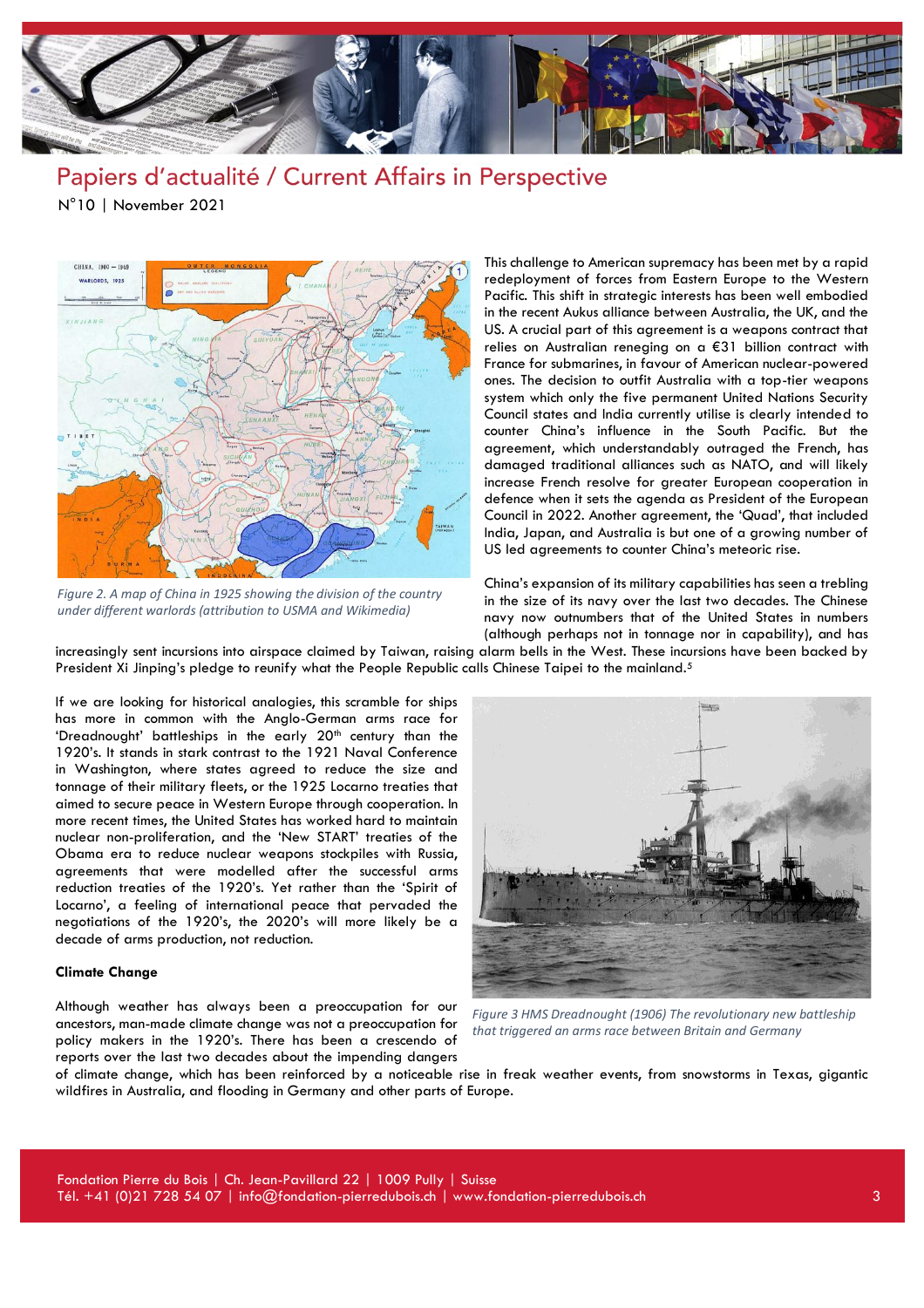

If the 1920's have been defined as an era of excess, the 2020's will likely have to become a decade of increased sustainability. If we must continue to compare decades for historical analogies, the present day might better resemble the 1930's. The vast sums being paid by governments to rebuild after the pandemic often harken back to the era of government intervention in the 1930's to stimulate the American economy in the wake of the 1929 crash. Calls for a 'Green New Deal' directly harken back to President Roosevelt's focus on massive infrastructure construction. Meanwhile the British Government has tried to harken back to its historical past by launching a ten point plan for a 'Green Industrial Revolution'.<sup>6</sup> President Biden's multi trillion dollar stimulus plan also sets aside the creation of better infrastructure for green energy.

The 1930's analogy works better than that of the 1920's, at least in the United States, as the 1930's saw one of the first attempts to overturn ecological damage caused by poor agricultural practises in the Mid-West. The topsoil of the America Mid-West, damaged by years of unsustainable agricultural exploitation, was blown around the country in what became known as the dustbowl. The erosion of these top soils led to a rapid drop in fertile land, causing an exodus of agricultural workers from the mid-West, creating an early form of environmental refugee.

The Federal Government's response to the dustbowl was tied into its New Deal efforts, revealing an early example of a government stimulus plan and ecological spending working together. However, the scale of today's effort to wean our economies of fossil fuels is of a different magnitude to the dustbowl of the 1930's. What was once an 'inconvenient truth' in the early 2000's has now become mainstream politics, as politicians scramble to make pledges to replace fossil fuels with renewables. These promises have become increasingly more ambitious, promising to reach net-zero emissions of greenhouse gases by 2050. However, many countries are lagging behind this goal, despite steadily shrinking per capita emissions. Moreover, the current European energy crisis has seen gas prices rocket upwards, revealing the continued reliance on fossil fuels among some of the 'greenest' countries in the world.

Whilst generating electricity and power makes up the lion's share of carbon outputs, the coming decade will likely see changes in the way we travel. Whilst the car became symbolic in the 1920's of a new age of consumer technology, TESLA and other electric car manufacturers will continue to adapt automobiles for the environmental age. Entrepreneurs like Elon Musk have done much to boost the allure of the once derided electric car, but the shift to greener forms of transport is underpinned by huge publicly funded infrastructure plans. Less glamorous but considerably more significant works, such as the expansion of public transport, best embodied by Paris's metro expansion, will effectively double the line's size and add another 2 million daily commuters to its network. France is also pushing



*Figure 4 Although started in the 1920's, the Hoover Dam was completed in 1935, and has become emblematic of the large infrastructural projects of the New Deal*

for a return to train travel over air travel, limiting domestic flights whilst a new network of overnight sleeper trains has been making a return across Europe.<sup>7</sup> One such trainline has even tried to recapture the energy of the 1920's by launching an art deco style Orient Express, although its journey ends less ambitiously in Venice rather than Istanbul.<sup>8</sup> Car culture was born in the 1920's, yet the future of transport for most of us, in spite of the electric car, remains public.

### **Conclusion**

If the story of the 1920's was peace building, laissez faire capitalism, and ultimately speculative volatility, the foreseeable future for the rest of the decade may be quite different. The global economy may quickly rebound from the pandemic, as many have anticipated, but it will rebound into a world with many different problems, many of which are even more insurmountable than Covid-19. Tax rises and government stimulus are certainly on the horizon, and will continue to be necessary as economies transition to become increasingly sustainable. It is this last point that will hopefully become the watch-word for the decade. For those that urged caution in the 1920's, it was the era's unsustainability that worried them. The party had to come to an end somehow, and it did. Today, we look to new technologies, policies and changes in lifestyle that make our lives more sustainable out of environmental, not to mention financial sustainability.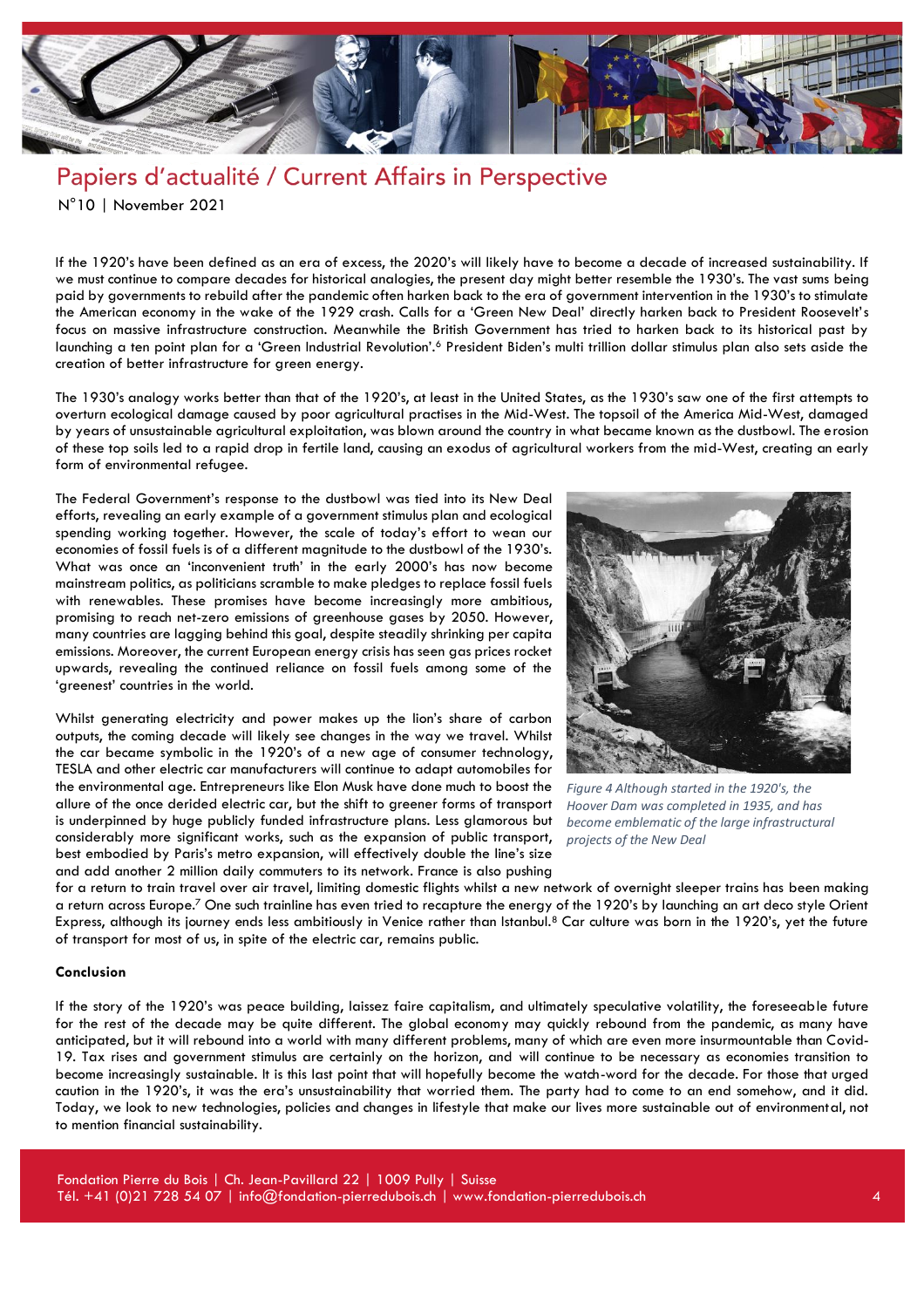

If the 1920's are such a poor analogy for the present, then why are promises for a new 'roaring 20's' so ubiquitous? The answer lies with the promise that the 1920's represent. It is often represented as a golden age, a promise of hope and optimism following hard times. Although historians might hate utilising the timeframe of decades as loose amalgamations of selectively picked historical events and socio-cultural practises, popular understandings of the past do rely on these abstract periodisation for understanding. That is because decades are considered long enough periods of time to capture the *zeitgeist* of the age.

In Jason Scott Smith's article 'The Strange History of the Decade', he starts by quoting Fernand Braudel "the historian can never get away from the question of time in history: time sticks to his thinking like soil to a gardener's spade".<sup>9</sup> The yearning to periodise seems overwhelming, and the attempt to reduce a ten year snapshot of history down to several events and trends ranging from musical choices to hairstyles has often been a flawed means of understanding the complex intricacies of the past. If the utilisation of decades is generally inaccurate, projecting the flawed golden-age narrative of a decade a century ago on the present is even more erroneous.

> Dr Thomas Gidney \* PhD, The Graduate Institute, Geneva